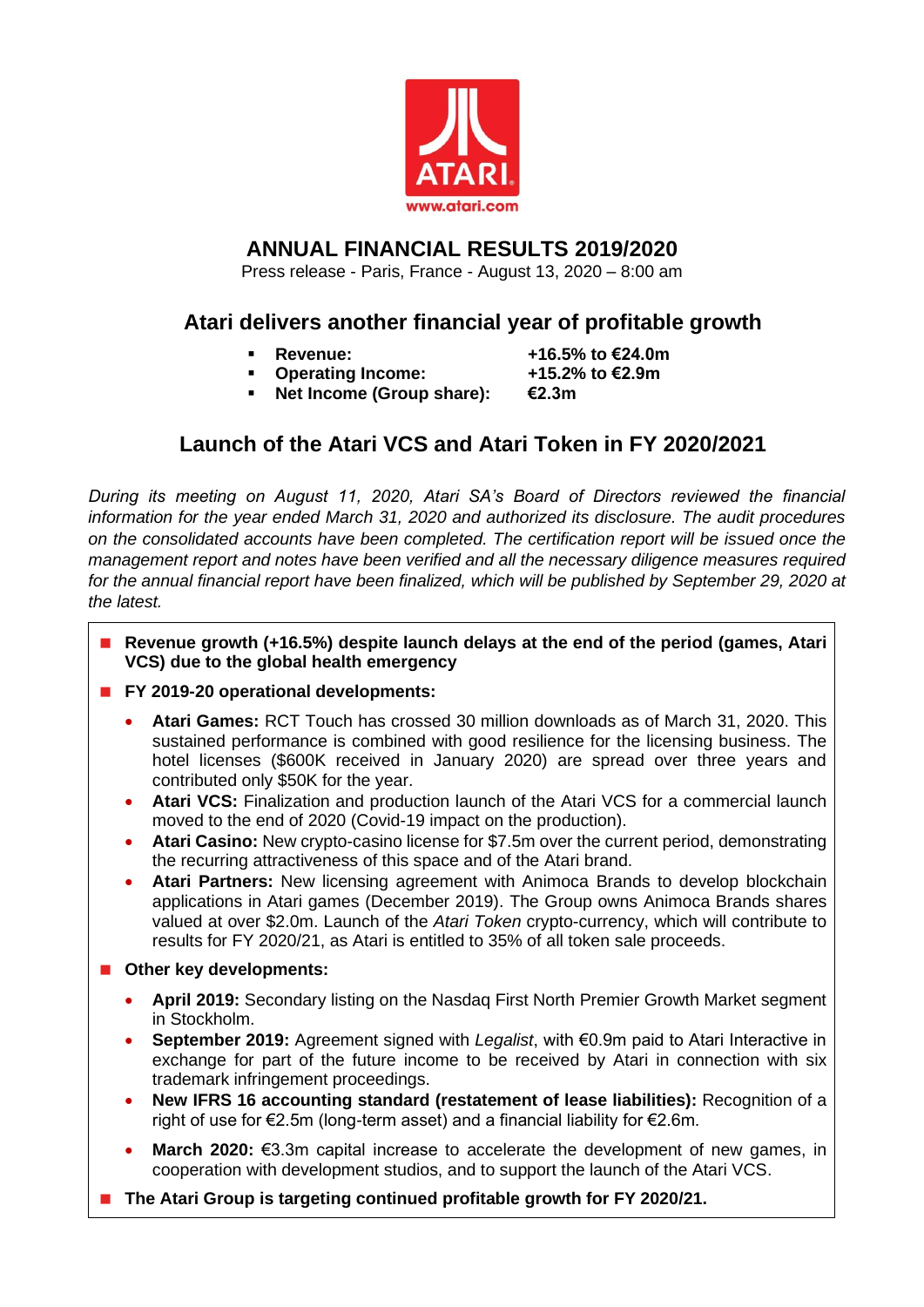**Frédéric Chesnais, Atari Group CEO and one of its leading shareholders:** *"The year ended March 31, 2020 was of course affected by Covid-19, with business progressing in line with expectations, but licensing agreement renewals and extensions deferred to subsequent periods. Our four business lines (Games, VCS, Casino, Partners) each have specific assets enabling them to develop in an environment that is continuing to be significantly marked by the considerable uncertainty surrounding the economic situation. In this context, our organization, with its low level of fixed costs, ensures that we are highly flexible and able to react quickly, which is expected to be a key factor to achieve our target of profitable growth".*

# **HISTORICAL FINANCIAL RESULTS – LONG-TERM STRATEGY**

The table below summarizes the key figures of the Atari Group over the previous years (FY ended March 31):

| $(\epsilon m)$                          | $2012 -$<br>13 | $2013 -$<br>14 | $2014 -$<br>15 | $2015 -$<br>16 | $2016 -$<br>17 | $2017 -$<br>18 | $2018 -$<br>19 | 2019-<br>20 |
|-----------------------------------------|----------------|----------------|----------------|----------------|----------------|----------------|----------------|-------------|
|                                         |                |                |                |                |                |                |                |             |
| <b>Revenue</b>                          | 1.2            | 3.3            | 7.6            | 11.9           | 15.4           | 18.0           | 20.6           | 24.0        |
| <b>Current Operating Income</b>         | 0.6            | 0.9            | 0.2            | 1.4            | 1.9            | 2.3            | 3.1            | 2.9         |
| <b>Operating Income</b>                 | $-2.0$         | 1.3            | 1.5            | 0.0            | 8.5            | 2.5            | 2.5            | 2.9         |
| <b>Net Income Group Share</b>           | $-35.8$        | $-2.5$         | 1.2            | $-0.1$         | 7.7            | 2.3            | 2.7            | 2.3         |
| <b>Shareholders' Equity Group Share</b> | $-34.9$        | $-31.3$        | $-13.1$        | $-10.6$        | 7.4            | 13.8           | 22.3           | 28.5        |
| Net Cash (Net Debt) (1)                 | $-31.4$        | $-24.8$        | $-11.0$        | $-13.3$        | $-0.9$         | 2.5            | 7.8            | 1.1         |

*(1) Net cash excluding (i) the impact of the first application of IFRS 16 in the accounts for FY 2019-2020, and (ii) Legalist.*

Since 2013, Atari has delivered significant growth in revenues and earnings, as illustrated in the table above.

- Over this period, revenue has been multiplied by more than 20(x).
- The Group has also further strengthened its equity Group share by + $\epsilon$ 63.4m, up from - $\epsilon$ 34.9m, leading to a positive position of +€28.5m.

Atari is positioned around four complementary business lines, aiming to ensure the long-term development of the Group and the brand:

- **Atari Games:** video games are part of the Group's DNA and still represent its primary source of income;
- **Atari Casino:** online casino and lottery games;
- **Atari VCS:** multimedia equipment;
- **Atari Partners:** partnerships and investments in technology focused in priority on Atari brand licenses.

# **CONSOLIDATED INCOME STATEMENT AS OF MARCH 31, 2020**

The detailed financial results as of March 31, 2020 are presented below. Operating Income is up +15.2% to €2.9m for FY 2019/20, from €2.5m for FY 2018/19.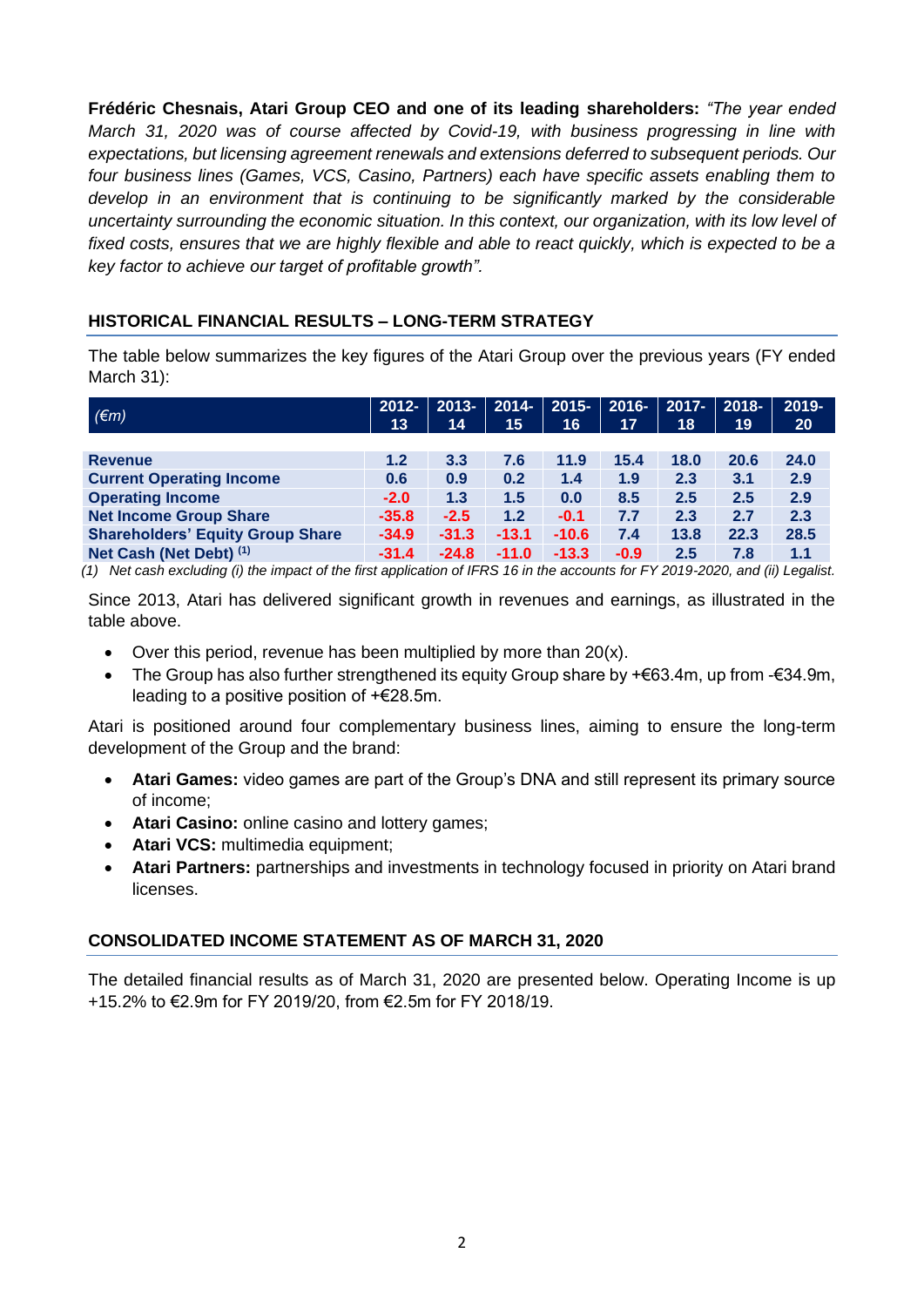# **KEY PROFIT AND LOSS ITEMS**

| $(\epsilon m)$                      | Mar 31, 2020 | Mar 31, 2019 | %               |
|-------------------------------------|--------------|--------------|-----------------|
| Revenue                             | 24.0         |              | $20.6 + 16.5%$  |
| Cost of goods sold                  | (2.4)        | (3.9)        |                 |
| <b>GROSS MARGIN</b>                 | 21.6         |              | $16.7$ +29.4%   |
| Research and development expenses   | (9.8)        |              | $(7.4) +32.1\%$ |
| Marketing and selling expenses      | (4.2)        |              | $(3.7) + 14.5%$ |
| General and administrative expenses | (4.7)        |              | $(3.9) + 18.2%$ |
| Other operating income (expense)    | (0.1)        | 1.4          |                 |
| <b>CURRENT OPERATING INCOME</b>     | 2.9          | 3.1          | $-7.2%$         |
| Other income (expense)              | 0.0          | (0.6)        |                 |
| <b>OPERATING INCOME</b>             | 2.9          | 2.5          | $+15.2%$        |

### **Business overview and Revenue**

As of March 31, 2020, Atari is reporting consolidated revenue of €24.0m, compared with €20.6m the previous year, up 16.5% at current exchange rates and 10.2% at constant exchange rates.

Atari Games continues to be the dominating business line, with a very good performance by the games catalogue and licensing business, which strongly contributed to the Group's revenue.

The Atari Games business continues to be supported by the good performances of the mobile game *RollerCoaster Tycoon Touch*, which is regularly updated with new content and special events and has been installed more than 30 million times as of March 31, 2020. During the year, Atari launched the mobile games *Citytopia* and *RollerCoaster Tycoon Story*, targeting progressive and profitable growth. The licensing business has been active, with the Arcade 1 Up and Atari Flashback products.

Atari has also continued to develop its other business lines to help drive the Group's long-term expansion in the world of video games, multimedia and technology. With regard to the Atari Token, the Atari Group has taken back operational control of this project and it will be launched in FY 2020/21.

# **Gross Margin**

The gross margin reached 90.0% of revenue, compared with 81.1% the previous year. The gross margin is still dependent on changes in the product mix.

### **Research and Development Expenses**

Research and development expenses totaled €9.8m, compared with €7.4m the previous year. This increase, net of the amounts recorded under current intangible assets, reflects the continued production of games.

### **Marketing and Selling Expenses**

Marketing and selling expenses were €4.2m for FY 2019/20, compared with €3.7m for FY 2018/19. This increase reflects the development of the business and the new games launched.

### **General and Administrative Expenses**

General and Administrative expenses represent €4.7m for the current year, compared with €3.9m the previous year. This change primarily reflects the change in exchange rates and the strengthening of the management teams.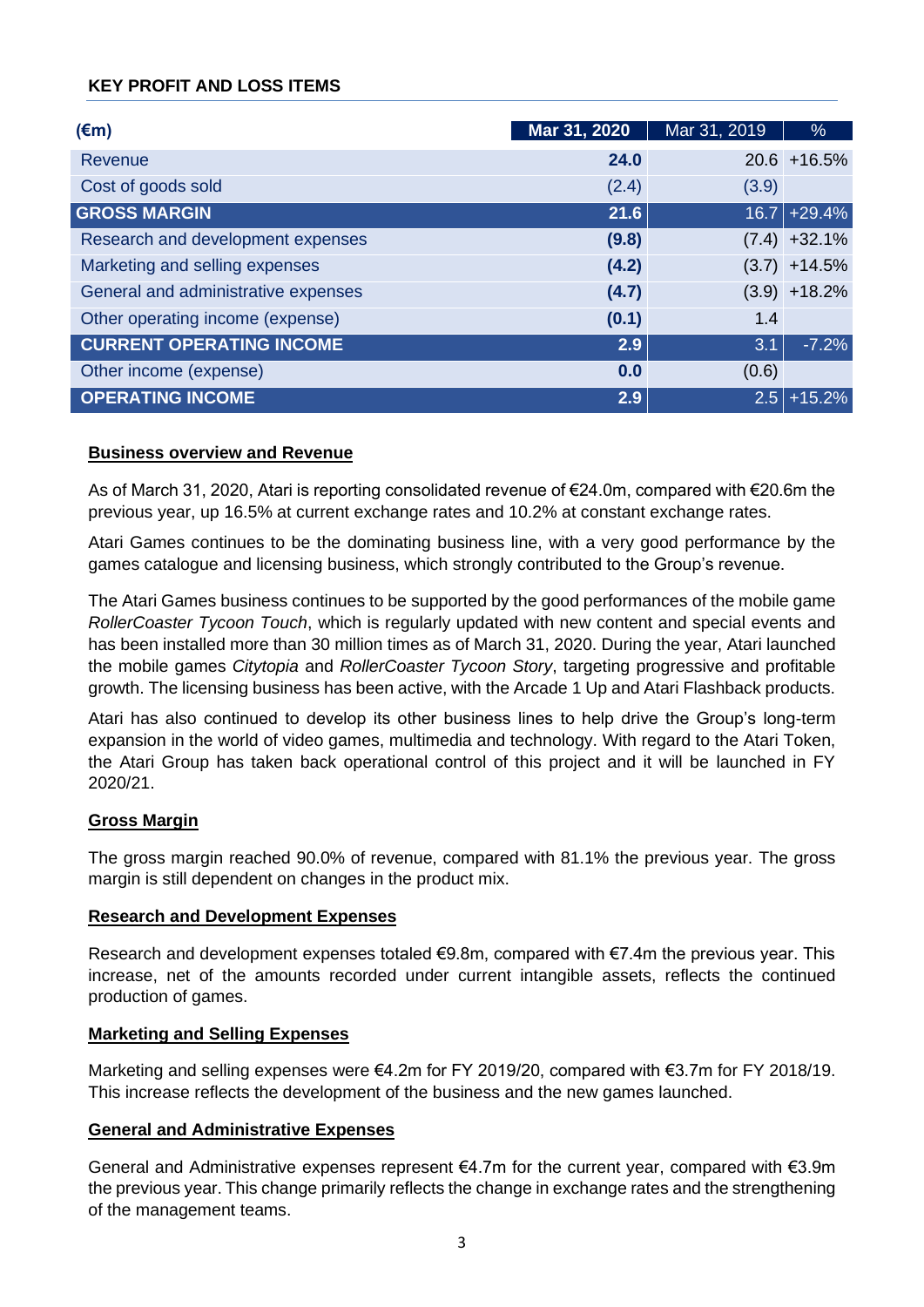# **Other Operating Income and Expenses**

As of March 31, 2020, the amount of other operating income and expenses is not significant. For the previous year, other operating income and expenses included the sale of two non-strategic franchises for Atari (*Alone in the Dark* and *Act of War*), as well as the payment made to Atari concerning an Atari trademark infringement dispute.

# **Current Operating Income**

During the period, the Group achieved its objective of profitable growth, recording €2.9m of current operating income for the year ended March 31, 2020, compared with €3.1m for the year ended March 31, 2019.

### **Other Income and Expenses**

Other income and expenses are negligible. For the previous year, other income and expenses totaled -€0.6m, corresponding to expenses, net of compensation and legal fees, for various litigations against Atari.

### **Operating Income**

Operating Income for the year ended March 31, 2020 amounted to €2.9m, compared with €2.5m for the year ended March 31, 2019, up 15.2%.

# **OTHER INCOME STATEMENT ITEMS**

| $(\epsilon m)$                               | Mar 31, 2020 | Mar 31, 2019 | $\frac{0}{0}$ |
|----------------------------------------------|--------------|--------------|---------------|
|                                              |              |              |               |
| <b>OPERATING INCOME</b>                      | 2.9          | 2.5          | $+15.2%$      |
| Cost of debt                                 | (0.0)        | (0.0)        |               |
| Other financial income (expense)             | (0.8)        | (0.4)        |               |
| Income tax                                   | (0.1)        | 0.6          |               |
| <b>NET INCOME FROM CONTINUING OPERATIONS</b> | 2.0          | 2.7          | $-28%$        |
| Net income from discontinued operations      |              |              |               |
| <b>NET INCOME FOR THE YEAR</b>               | 2.0          | 2.7          | $-28%$        |
| Attributable to the Group                    | 2.3          | 2.7          | $-16.2%$      |
| Attributable to minority interests           | (0.3)        | 0.0          |               |
|                                              |              |              |               |

The Group's cost of debt is nil. Moreover, it redeemed the final instalment of the 2003-2020 OCEANE bonds on April 1, 2020.

Other financial income and expenses primarily concern adjustments in the value of non-current financial assets.

Consolidated net income (Group share) for the year amounted to €2.3m, compared with €2.7m in the previous year.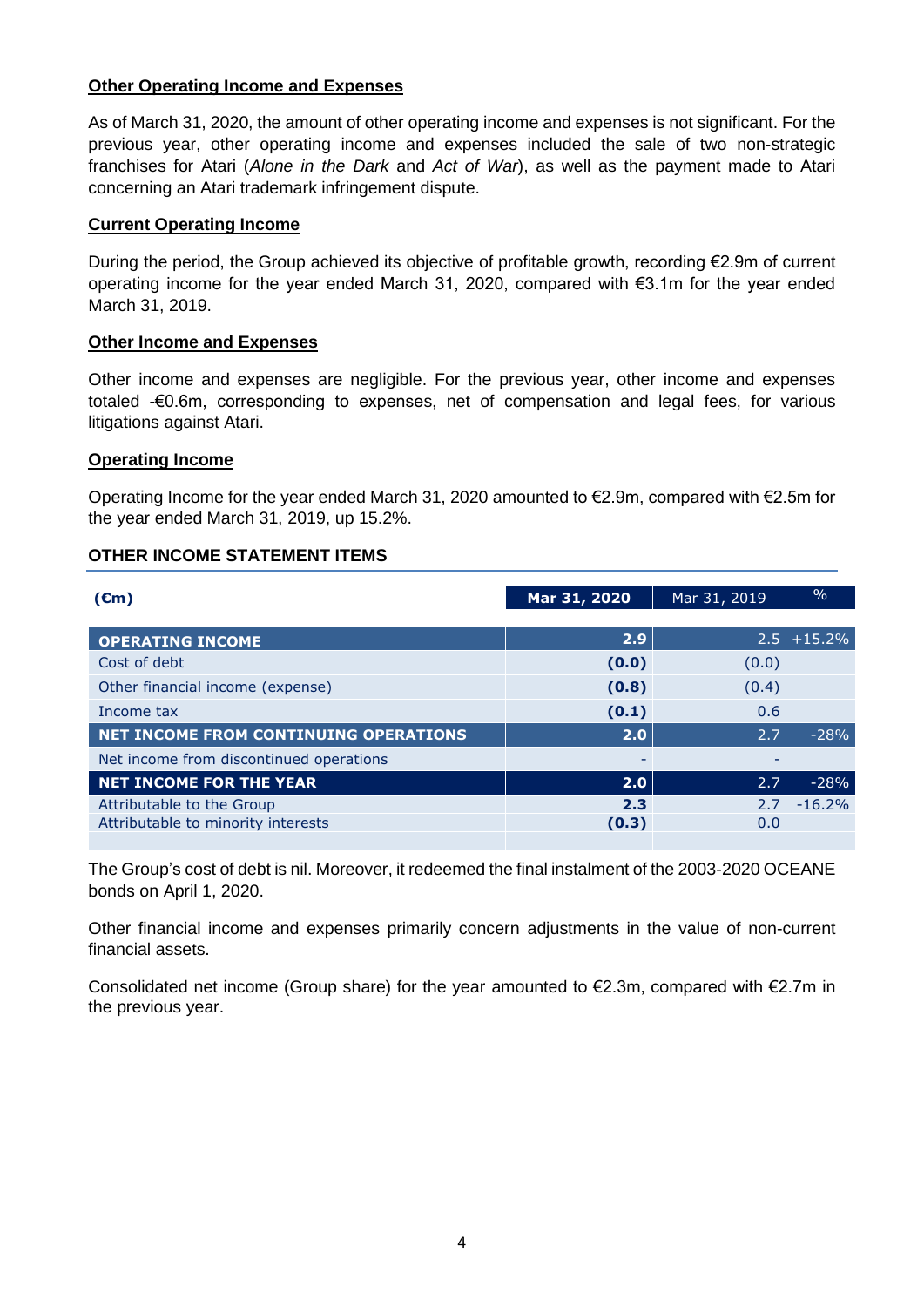# **KEY BALANCE SHEET AND CASH FLOW ITEMS**

The detailed balance sheet, prepared in accordance with IFRS, is included as an appendix.

### **Shareholders' Equity**

Consolidated shareholders' equity is positive, €28.1m at March 31, 2020, a significant improvement compared to the €22.2m recorded as at March 31, 2019, resulting mainly from Net Income and the capital increase of March 2020 of €3.2m, undertaken to accelerate the development of new games with partner studios.

The following table presents the changes in shareholders' equity during the year:

| Shareholders' Equity as at March 31, 2019 (€m)                        | 22.2  |
|-----------------------------------------------------------------------|-------|
| <b>IFRS 16 restatement</b>                                            | (0.1) |
| Shareholders' Equity as at March 31, 2019 restated under IFRS 16 (€m) | 22.2  |
| Net income                                                            | 2.0   |
| Capital increase                                                      | 3.2   |
| Financial assets at fair value through other comprehensive income     | (0.6) |
| Movement in treasury shares                                           | (0.2) |
| <b>Stock option expenses</b>                                          | 1.0   |
| Exchange rate variations                                              | 0.6   |
| Shareholders' Equity as at March 31, 2020 (€m)                        | 28.1  |

Gross financial debt comprises the lease liability relating to the application of IFRS 16 and the 2003- 2009 OCEANE bonds, fully redeemed at April 1, 2020.

As of March 31, 2020, the Group's net cash position was -€1.3m, and it was +€1.1m after restatement due to the new IFRS 16 norm and the Legalist agreement. Atari is not obliged to make any reimbursement to Legalist if the trademark infringement proceedings prove unsuccessful.

| $(\epsilon m)$                                 | Mar 31, 2020 | Mar 31, 2019 |
|------------------------------------------------|--------------|--------------|
| 2003-2020 OCEANE bonds                         |              | (0.6)        |
| <b>IFRS 16: lease liability</b>                | (2.1)        |              |
| <b>IFRS 9: Legalist</b>                        | (0.9)        |              |
| <b>Non-current</b>                             | (3.0)        | (0.6)        |
| Commitments on financial instruments           | (0.0)        | (0.1)        |
| 2003-2020 OCEANE bonds                         | (0.6)        |              |
| <b>IFRS 16: lease liability</b>                | (0.3)        |              |
| <b>Current</b>                                 | (1.0)        | (0.1)        |
| Restatement of Legalist non-cash liability (1) | 0.9          |              |
| <b>Gross financial debt</b>                    | (3.1)        | (0.7)        |
| Cash and cash equivalents                      | 1.8          | 8.5          |
| Net cash (net debt)                            | (1.3)        | 7.8          |

*(1) Gross financial debt is restated for the Legalist amount of €0.9m, which was recorded as a financial liability under IFRS 9 but will be definitively retained by the Group.*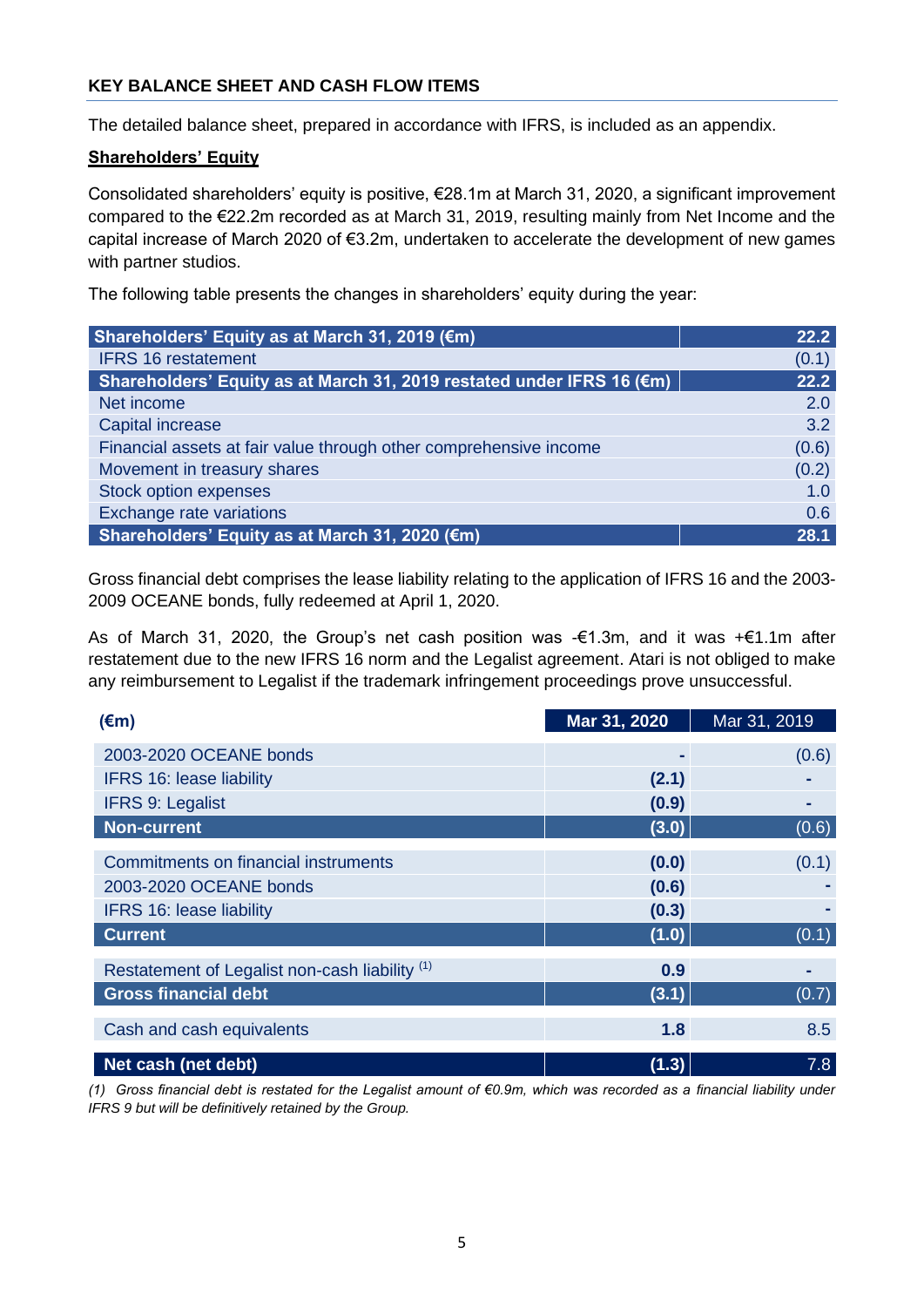## **OUTLOOK FOR 2020-2021**

The Atari Group has set the following operational objectives for FY 2020-21:

- Launching new games: since April 1, 2020, the Group's game launches include *Missile Command Recharged* (mobile, PC and Nintendo Switch), *Pong Quest* (PC and consoles) and *Beat Legend Avicii* (mobile); the Group is preparing to launch several mobile games over the coming months, including *Mob Empire*, *Atari Combat: Tank Fury* and *Days of Doom*. *Atari Combat: Tank Fury* is already in a soft launch phase in the UK and the Netherlands;
- Delivering the first Atari VCS units;
- Launching the *Atari Token* crypto-currency.

For 2020-21, as in previous years, the financial objective remains the increase of profitability, looking in priority to develop the value of the Atari brand and games portfolio. Taking into account the pandemic, the licensing business and profitability for the first half of the year will be lower than the previous year, with efforts focused primarily on the online gaming business and the *Atari Token*  crypto currency.

### **2020 ANNUAL MEETING**

The Annual Shareholders' Meeting will be convened on November 2, 2020.

# **DISCLAIMER**

The realization of the plans, and their operational budget and financing plan remain inherently uncertain, and the non-realization of these assumptions may impact their value.

# **RISK FACTORS / COVID-19**

With regards to the Coronavirus (COVID-19), this virus is creating important disruptions in the whole world, especially in China where the Atari VCS is built. The Group is exposed to the same risks as all the other actors and remains extremely vigilant to these external events, which can have a temporary impact on the profitability of the operations. These disruptions may in fact have an impact, notably with regards to the timetable, on the sourcing, production and shipment of the Atari VCS and of other Atari licensed products commercialized by our partners, as well as on the renewals of these licensing agreements, generators of profits and royalties for the Group. The pursuit of production and deliveries of the Atari VCS remains dependent on the continuity of production activities and international transport flows. Atari will continue to keep its clients and shareholders informed as the situation evolves.

#### **About Atari:**

Atari, comprised of Atari SA and its subsidiaries, is a global interactive entertainment and multiplatform licensing group. The true innovator of the video game, founded in 1972, Atari owns and/or manages a portfolio of more than 200 games and franchises, including globally known brands such as Asteroids®, Centipede®, Missile Command® and Pong®. From this important portfolio of intellectual properties, Atari delivers attractive online games for smartphones, tablets, and other connected devices. Atari also develops and distributes interactive entertainment for Microsoft, Sony and Nintendo game consoles. Atari also leverages its brand and franchises with licensing agreements through other media, derivative products and publishing. For more information: [www.atari.com](https://c212.net/c/link/?t=0&l=en&o=2333252-1&h=811462502&u=http%3A%2F%2Fwww.atari.com%2F&a=www.atari.com) and [www.atari-investisseurs.fr/en/.](http://www.atari-investisseurs.fr/en/) Atari shares are listed in France on Euronext Paris (Compartment C, ISIN Code FR0010478248, Ticker ATA), in Sweden on Nasdaq First North Growth Market as Swedish Depositary Receipts (ISIN Code SE0012481232, Ticker ATA SDB) and are eligible for the Nasdaq International program in the United States (OTC - Ticker PONGF).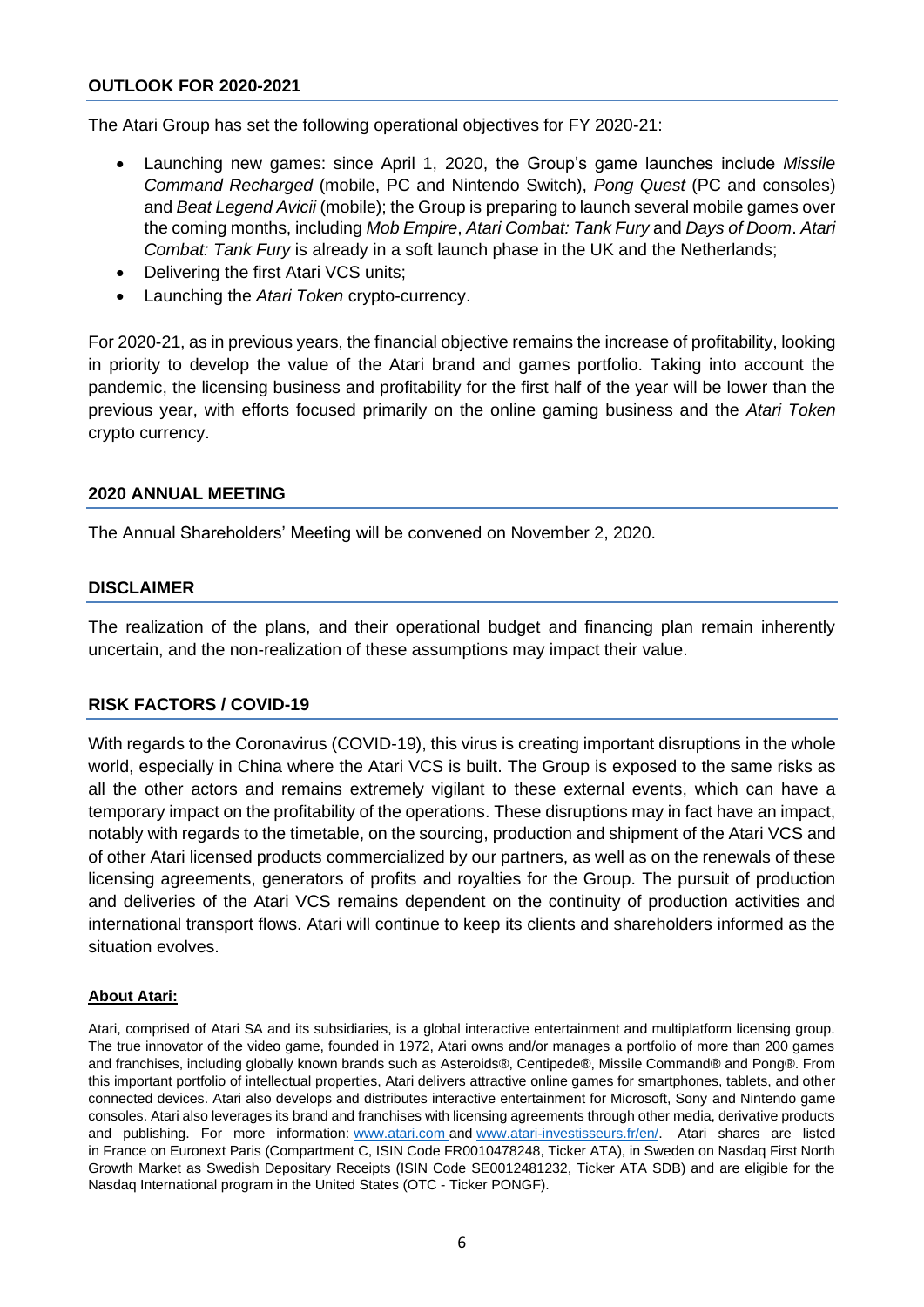**Contacts** 

Atari - Philippe Mularski, CFO Calyptus - Marie Calleux Tel +33 1 83 64 61 57 - [pm@atari-sa.com](mailto:pm@atari-sa.com) Tel + 33 1 53 65 68 68 - [atari@calyptus.net](mailto:atari@calyptus.net)

Redeye AB (Certified Adviser) Tel: +46 8 121 576 90 – [certifiedadviser@redeye.se](mailto:certifiedadviser@redeye.se)

*This is information that Atari SA. is obliged to make public pursuant to the EU Market Abuse Regulation. The information was submitted for publication, through the agency of the contact persons set out above, on August 13, 2020 at 8:00am CET.*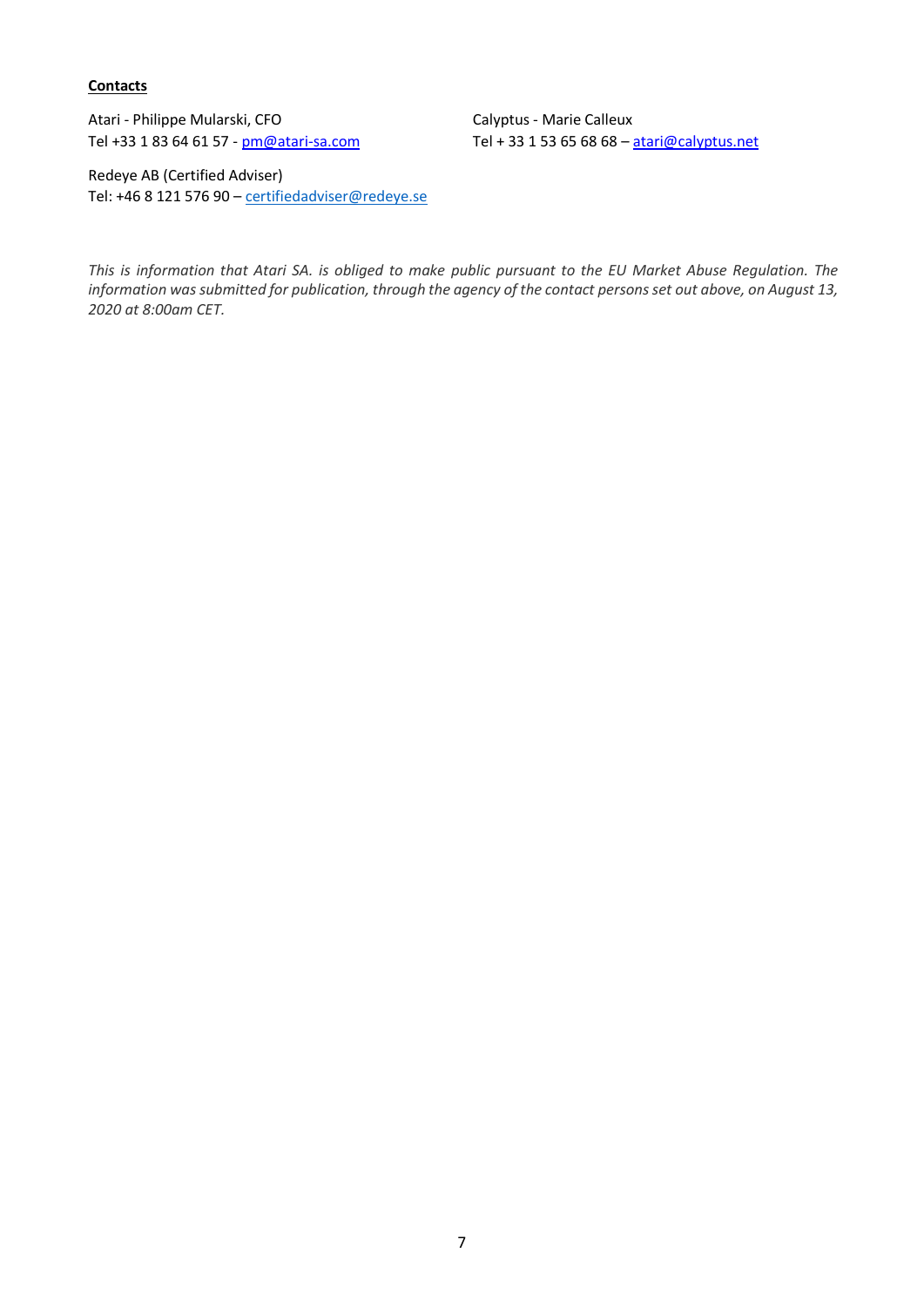# **APPENDICES**

# **APPENDIX I**

# **Consolidated profit and loss**

| $(\epsilon m)$                          | Mar 31, 2020 | Mar 31, 2019 |
|-----------------------------------------|--------------|--------------|
| Revenue                                 | 24.0         | 20.6         |
| Cost of goods sold                      | (2.4)        | (3.9)        |
| <b>GROSS MARGIN</b>                     | 21.6         | 16.7         |
| Research and development expenses       | (9.8)        | (7.4)        |
| Marketing and selling expenses          | (4.2)        | (3.7)        |
| General and administrative expenses     | (4.7)        | (3.9)        |
| Other operating income (expense)        | (0.1)        | 1.4          |
| <b>CURRENT OPERATING INCOME</b>         | 2.9          | 3.1          |
| Other income (expense)                  |              | (0.6)        |
| <b>OPERATING INCOME</b>                 | 2.9          | 2.5          |
| Cost of debt                            | (0.0)        | (0.0)        |
| Other financial income (expense)        | (0.8)        | (0.4)        |
| Income tax                              | (0.1)        | 0.6          |
| NET INCOME FROM CONTINUING OPERATIONS   | 2.0          | 2.7          |
| Net income from discontinued operations |              |              |
| <b>CONSOLIDATED NET INCOME</b>          | 2.0          | 2.7          |
| Group share                             | 2.3          | 2.7          |
| Minority interests                      | (0.3)        | 0.0          |
| Basic earnings per share $(\epsilon)$   | 0.010        | 0.010        |
| Diluted earnings per share $(\epsilon)$ | 0.009        | 0.009        |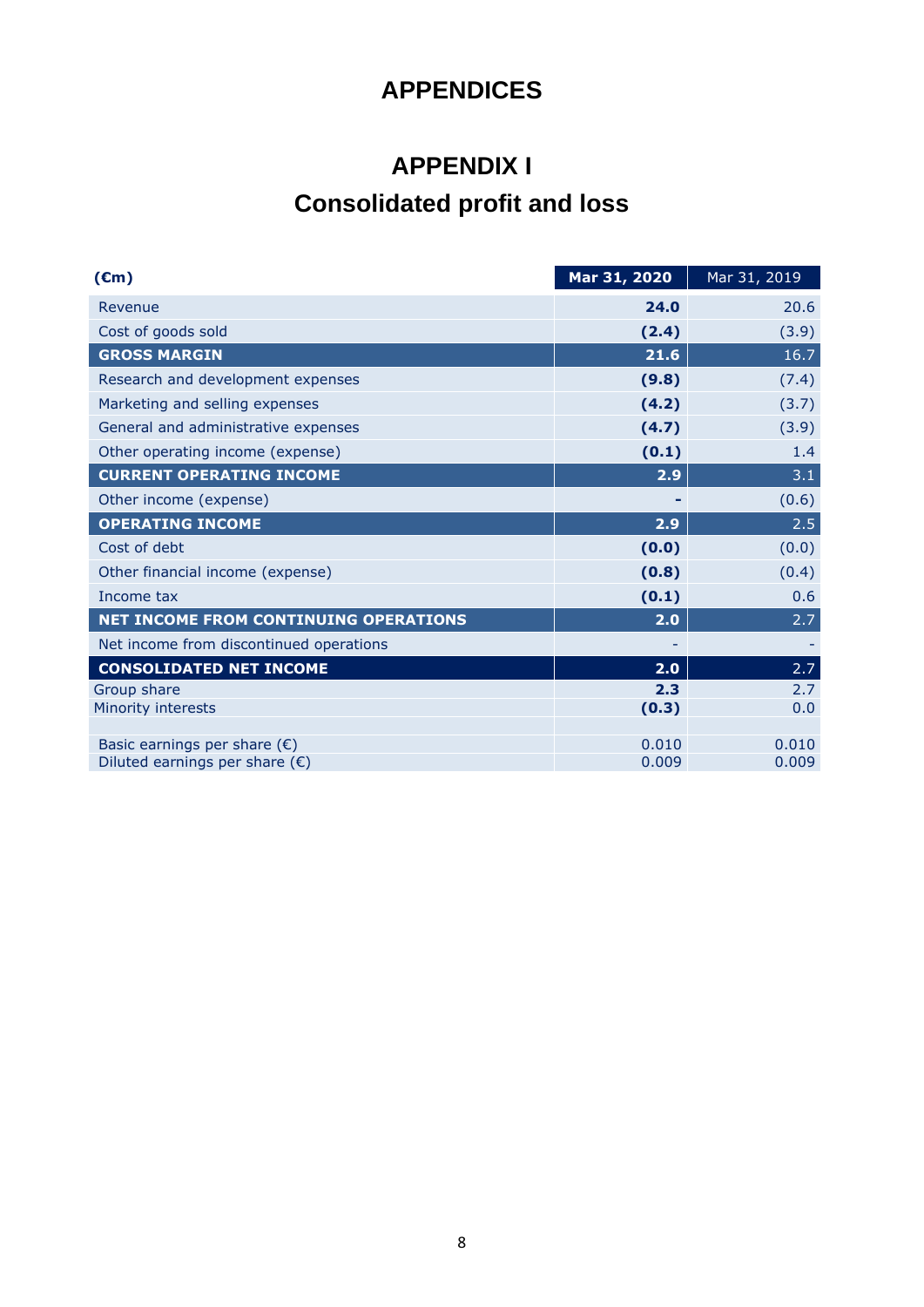# **APPENDIX II**

# **Consolidated balance sheet**

| <b>ASSETS (€M)</b>            | Mar 31, 2020 | Mar 31, 2019 |
|-------------------------------|--------------|--------------|
| Intangible assets             | 17.8         | 13.5         |
| Property, plant and equipment | 2.4          | 0.0          |
| Non-current financial assets  | 15.7         | 5.4          |
| Deferred tax assets           | 2.1          | 2.0          |
| <b>Non-current assets</b>     | 38.0         | 20.9         |
| Inventories                   | 0.6          | 0.2          |
| Trade receivables             | 2.8          | 3.0          |
| Current tax assets            | 0.0          | 0.0          |
| Other current assets          | 0.7          | 0.7          |
| Cash and cash equivalents     | 1.8          | 8.5          |
| Assets held for sale          | ۰            |              |
| <b>Current assets</b>         | 5.8          | 12.4         |
| <b>Total assets</b>           | 43.8         | 33.3         |

| <b>LIABILITIES (€M)</b>                             | Mar 31, 2020 | Mar 31, 2019 |
|-----------------------------------------------------|--------------|--------------|
| Share capital                                       | 2.7          | 2.6          |
| Share premium                                       | 11.0         | 8.0          |
| Consolidated reserves                               | 12.5         | 9.0          |
| Net income - Group share                            | 2.3          | 2.7          |
| <b>Shareholders' equity (Group share)</b>           | 28.5         | 22.3         |
| Minority interests                                  | (0.4)        | (0.0)        |
| <b>Total equity</b>                                 | 28.1         | 22.2         |
| Provisions for non-current contingencies and losses | 0.0          | 0.7          |
| Non-current financial liabilities                   | 3.0          | 0.6          |
| Deferred tax liabilities                            |              |              |
| Other non-current liabilities                       | 0.8          | 0.2          |
| <b>Non-current liabilities</b>                      | 3.7          | 1.4          |
| Provisions for current contingencies and losses     | 0.1          | 0.1          |
| <b>Current financial liabilities</b>                | 1.0          | 0.1          |
| Trade payables                                      | 5.7          | 5.3          |
| <b>Current tax liabilities</b>                      | 0.0          |              |
| Other current liabilities                           | 5.2          | 4.3          |
| <b>Current liabilities</b>                          | 11.9         | 9.7          |
| <b>Total equity and liabilities</b>                 | 43.8         | 33.3         |